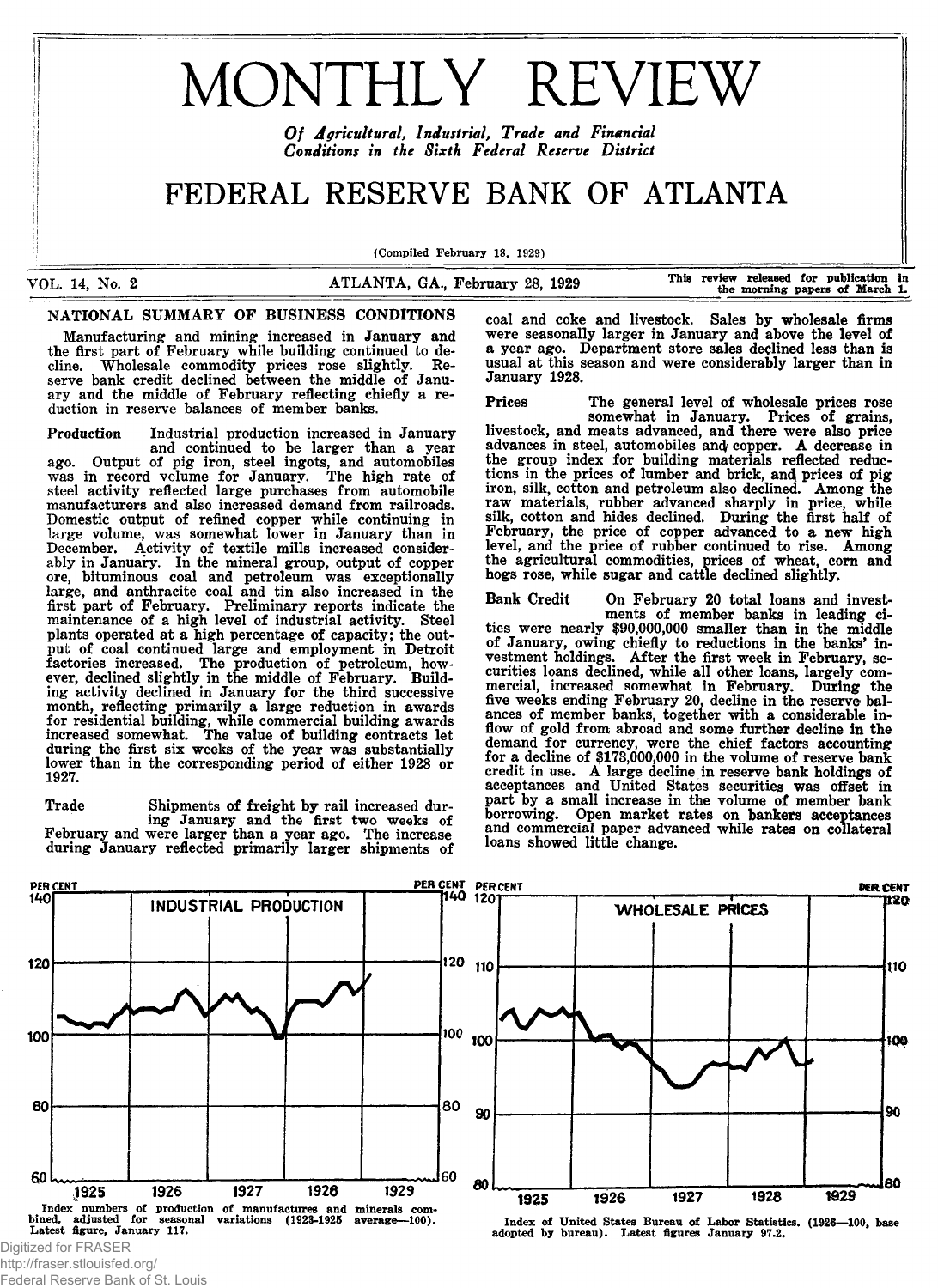

Monthly averages of daily figures for 12 Federal Reserve Banks. Latest figures are averages of first 23 days in February.

# SIXTH DISTRICT SUMMARY

Merchandise distribution at wholesale in the sixth district averaged slightly greater in January than in December and was fractionally larger than in January a year ago. The volume of retail trade declined in January from the high level reached in December, but was 2.9 per cent greater than in January last year. Debits to individual accounts, reflecting the volume of business transactions settled by check, declined 1.5 per cent in January compared with December, but was 11 per cent greater than in January last year. Following the interest period at the close of the year, savings deposits of 83 reporting banks in the district decreased 3.7 per cent in January, and were 4.0 per cent less than at the same time last year. Between January 9 and February 13 there was a small increase in the amount of loans to customers by weekly reporting member banks in selected cities of the district. During this period discounts by the Federal Reserve Bank of Atlanta for member banks declined more than three million dollars, and holdings of bills bought in the open market and of United States securities declined nearly eleven million dollars. Building permits issued during January declined in comparison with December and were 18.9 per cent less than in January a year ago. Southern Pine Association statistics indicate that orders received during January by reporting mills were 51.3 per cent greater than their production during that month. The consumption of cotton during January increased over December and was 14 per cent greater than in January last year, and production of cotton cloth and yarn by reporting mills in the sixth district was also greater than a year ago. Production of coal in Alabama and Tennessee during the latter part of January was greater than at the same time a year ago, and the output of pig iron in Alabama was 12.6 per cent greater in January this year than last. Weather conditions have permitted some work to be Weather conditions have permitted some work to be done by farmers in preparation for the coming season.



Monthly rates in the open market in New York: commercial paper<br>rate on 4- to 6-month paper and acceptance rate on 90-day bankers'<br>acceptances. Latest figures are averages of first 23 days in February.

Reports of the Department of Agriculture indicate that the number of farm animals on the farms in this district on January 1 this year was smaller than a year ago, but their value was 3.4 per cent greater than for January 1928.

#### RETAIL TRADE

Merchandise distribution at retail in the sixth district declined in January as compared with the seasonally high level reached in December but was somewhat greater than a year ago. Stocks of merchandise declined compared with a month and a year ago, and the rate of turnover was the same in January this year as last. January sales by 45 reporting department stores averaged 2.9 per cent greater than in January 1928, increases shown for Atlanta, Birmingham and New Orleans more than offsetting in the district average decreases from other points. Stocks on hand at the end of January were smaller than a month earlier, except at Chattanooga, and were less than at the end of January 1928 except at Nashville. Accounts receivable at the end of January decreased 10.3 per cent compared with those for December, but were 4.1 per cent greater than a year ago. Collections during January increased 19.5 per cent over those in December, and were nine-tenths of one per cent greater than in January 1928. The ratio of collections during January to accounts outstanding and due at the beginning of the month, for 33 reporting firms, was 34.7 per cent. For December this ratio was 32.8 per cent, and for January 1928, 35.8 per cent. For January, the ratio of collections during the month to regular accounts outstanding, for 33 firms, was 36.7 per cent, and the ratio of collections against installment accounts, for 8 firms, was 14.0 per cent.

# WHOLESALE TRADE

Merchandise distribution at wholesale in the sixth district, reflected in sales figures reported confidentially by 124 firms in eight different lines of wholesale trade, was

#### CONDITION OF RETAIL TRADE DURING JANUARY 1929 AT 45 DEPARTMENT STORES IN SIXTH FEDERAL RESERVE DISTRICT

|                                                                                                                                                        | Comparison of Net Sales                                              | Comparison of Stocks                                            |                                                                    | Rate of Stock Turnover                        |                                               |
|--------------------------------------------------------------------------------------------------------------------------------------------------------|----------------------------------------------------------------------|-----------------------------------------------------------------|--------------------------------------------------------------------|-----------------------------------------------|-----------------------------------------------|
|                                                                                                                                                        | Jan. 1929 with<br>Jan. 1928                                          | Jan. 31, 1929, with<br>Jan. 31, 1928                            | Jan. 31, 1929, with<br>Dec. 31, 1928                               | January<br>1928                               | 1929                                          |
| (5)<br>Atlanta<br>(5)<br>Birmingham<br>Chattanooga<br>(6)<br>Nashville<br>(4)<br>(5)<br>New Orleans<br>Other Cities<br>(20)<br>(45)<br><b>District</b> | $+12.7$<br>$+$ 6.8<br>$-3.8$<br>$-9.6$<br>$+2.8$<br>$-2.6$<br>$+2.9$ | $-7.4$<br>$-7.0$<br>$-3.9$<br>1.9<br>$-4.5$<br>$-3.2$<br>$-4.5$ | $-8.1$<br>$-1.2$<br>$+0.8$<br>$-0.3$<br>$-2.0$<br>$-2.5$<br>$-2.7$ | .24<br>.17<br>.21<br>.22<br>.18<br>.18<br>.20 | .28<br>.18<br>.20<br>.20<br>.19<br>.17<br>.20 |

**Note: The rate of stock turnover is the ratio of sales during given period to average stocks on hand.**

Digitized for FRASER http://fraser.stlouisfed.org/ Federal Reserve Bank of St. Louis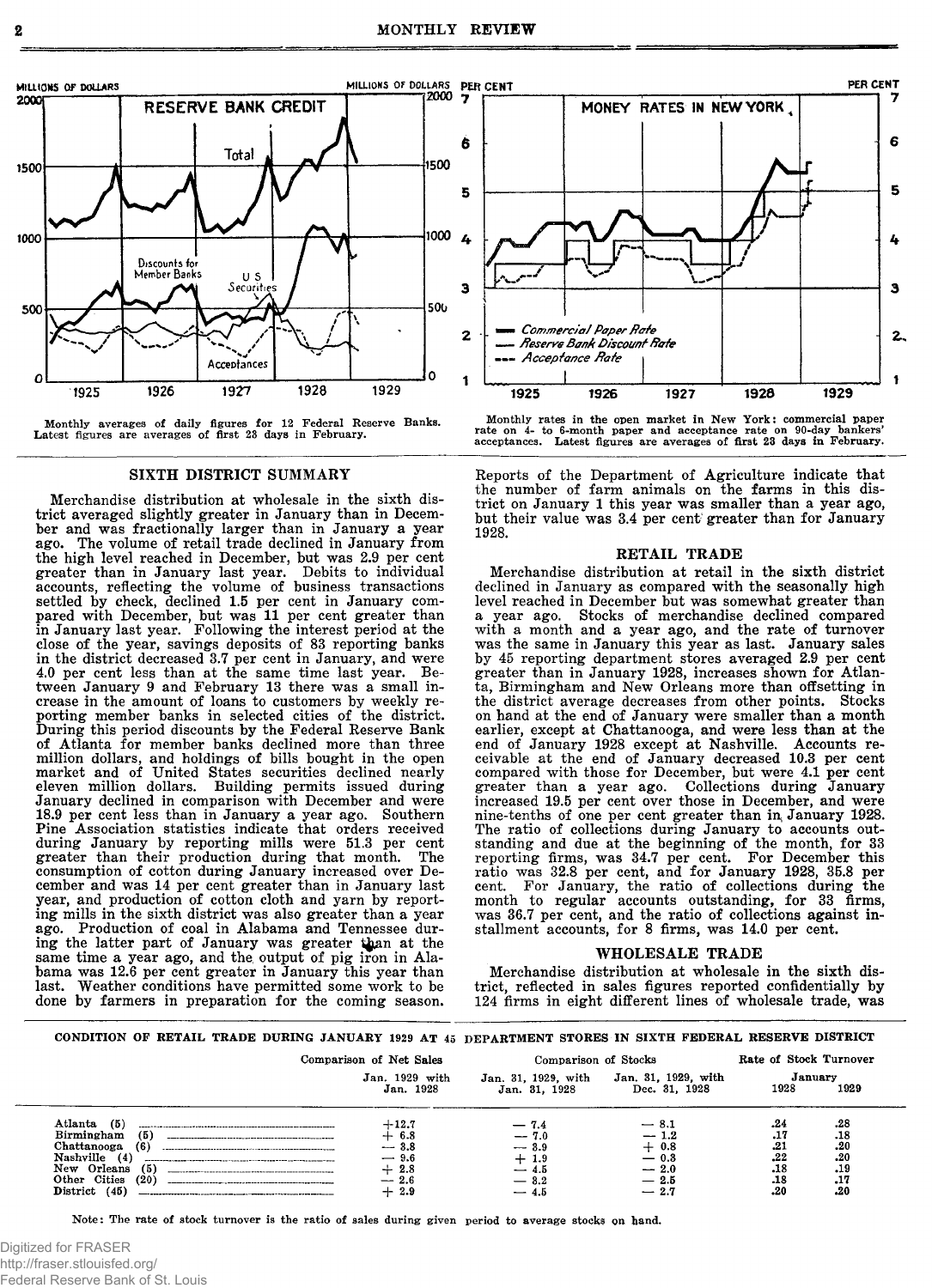in slightly larger volume in January than in December or in January a year ago. January sales by these 124 reporting firms averaged 0.8 per cent greater than in December, and exceeded their sales during January a year ago by 0.2 per cent. Compared with December, decreases in January sales of furniture, electrical supplies, and stationery were a little more than offset by increases in sales of groceries, dry goods, hardware, shoes and drugs. January sales of groceries, furniture, electrical supplies and drugs were greater than in the same month last year, but decreases occurred in sales of dry goods, hardware, shoes and stationery. Stocks of all reporting firms at the end of January averaged 3.5 per cent greater than a month earlier, but 0.3 per cent smaller than a year ago. Accounts receivable averaged 1.0 per cent smaller than for December, and 0.4 per cent smaller than for January 1928, and collections decreased 7.0 per cent compared with December, but were 2.8 per cent greater than in January last year.

Groceries January sales of groceries were greater

than in December at Atlanta, Jacksonville and Other Cities, but smaller at New Orleans and Vicksburg. The district average was an increase of 6.5 per cent over December, and 4.9 per cent over January a year ago. Stocks at the end of January decreased compared with those a month earlier, but were 20.9 per cent greater than a year ago. Accounts receivable were slightly greater than for December, but smaller than a year ago, and collections showed small increases over both of those periods. In the table are shown percentage comparisons of reported figures.

|                                                                          | Jan. 1929 compared with: |           |
|--------------------------------------------------------------------------|--------------------------|-----------|
| Sales                                                                    | Dec. 1928                | Jan. 1928 |
|                                                                          | $+31.0$                  | $+ 6.2$   |
|                                                                          |                          | $+12.8$   |
| New Orleans $(6 \text{ firms})$ $-3.1$                                   |                          | $+2.9$    |
|                                                                          |                          | $-19.8$   |
|                                                                          | $+8.6$                   | $+8.3$    |
| DISTRICT $(29$ firms $+6.5$                                              |                          | $+4.9$    |
| Stocks on hand $\ldots$ $\ldots$ $\ldots$ $\ldots$ $\ldots$ $\ldots$ 2.8 |                          | $+20.9$   |
|                                                                          | $+ 0.1$                  | $-4.8$    |
|                                                                          | $+1.8$                   | $+ 0.9$   |

Dry Goods Sales of dry goods at wholesale during January were greater at Atlanta and Nashville, but smaller at New Orleans and Other Cities, than in December, but all of these points show decreases compared with January a year ago. Stocks on hand at the end of January were larger than a month earlier, but smaller than a year ago, and accounts receivable and collections show decreases compared with a month and a year ago.

|                                 | Jan. 1929 compared with: |           |
|---------------------------------|--------------------------|-----------|
| Sales                           | Dec. 1928                | Jan. 1928 |
|                                 |                          | $-11.8$   |
|                                 |                          | $-8.8$    |
|                                 |                          | $-12.3$   |
|                                 |                          | $-8.0$    |
|                                 |                          | $-9.1$    |
| Stocks on hand $\ldots$ $+12.9$ |                          | $-19.2$   |
|                                 | $-6.8$                   | $-3.1$    |
| Collections<br>$-21.8$          |                          | $-1.9$    |

**Hardware** January sales of Hardware by 28 wholesale firms in the district averaged 6.2 per cent greater than in December, but were 5.0 per cent smaller than in January a year ago. Stocks at the end of January were somewhat larger than a month earlier, but smaller than a year ago. Accounts receivable increased slightly over December and were 3.4 per cent greater than a year ago. January collections were 10.1

per cent less than in December, but slightly larger than

| in January last year. |                    |                   |                                       |
|-----------------------|--------------------|-------------------|---------------------------------------|
| Sales                 |                    | De <b>c.</b> 1928 | Jan. 1929 compared with:<br>Jan. 1928 |
|                       |                    |                   | $+1.2$                                |
|                       |                    |                   | $-0.7$                                |
|                       |                    | $+11.0$           | $-9.1$                                |
|                       |                    |                   | $-5.0$                                |
|                       |                    | $+2.7$            | $-2.4$                                |
| Accounts Receivable   |                    | $+ 0.4$           | $+3.4$                                |
| Collections           |                    | $-10.1$           | $+ 0.7$                               |
| Furniture             | Sales of furniture | bv<br>13          | reporting                             |

wholesale firms in January averaged 3.4 per cent smaller than in December, but were 5.8 per cent greater than in January last year. Stocks on hand and accounts receivable increased over December, but collec-Digitized for FRASER

http://fraser.stlouisfed.org/

Federal Reserve Bank of St. Louis

tions declined; compared with January a year ago, stocks and collections show decreases but accounts receivable show an increase.

|                                                                                                                                                                                                                                                                                                                                                     | Jan. 1929 compared with: |         |
|-----------------------------------------------------------------------------------------------------------------------------------------------------------------------------------------------------------------------------------------------------------------------------------------------------------------------------------------------------|--------------------------|---------|
| Sales                                                                                                                                                                                                                                                                                                                                               | Dec. 1928 Jan. 1928      |         |
| Atlanta (5 firms) $\ldots$ $-16.8$ +19.9                                                                                                                                                                                                                                                                                                            |                          |         |
|                                                                                                                                                                                                                                                                                                                                                     |                          | $+3.4$  |
|                                                                                                                                                                                                                                                                                                                                                     |                          | $+ 5.8$ |
| Stocks on hand $\ldots$ , $\ldots$ , $\ldots$ , $\ldots$ , $\ldots$ , $\ldots$ , $\ldots$ , $\ldots$ , $\ldots$ , $\ldots$ , $\ldots$ , $\ldots$ , $\ldots$ , $\ldots$ , $\ldots$ , $\ldots$ , $\ldots$ , $\ldots$ , $\ldots$ , $\ldots$ , $\ldots$ , $\ldots$ , $\ldots$ , $\ldots$ , $\ldots$ , $\ldots$ , $\ldots$ , $\ldots$ , $\ldots$ , $\ld$ |                          | $-0.9$  |
| Accounts receivable $\frac{1}{2}$ + 3.9                                                                                                                                                                                                                                                                                                             |                          | $+2.4$  |
| Collections $\ldots$ $\ldots$ $\ldots$ $\ldots$ $\ldots$ $\ldots$ $\ldots$ $\ldots$ $\ldots$ $\ldots$ $\ldots$ $\ldots$                                                                                                                                                                                                                             |                          | $-4.2$  |

**Electrical** Supplies January sales of electrical supplies at wholesale averaged 27.1 per cent less

than in December, but were 2.3 per cent greater than in January a year ago. Stocks on hand, and collections during the month, increased slightly over December, and were greater than a year ago, but accounts receivable show decreases in both instances.

|                     | Jan. 1929 compared with:<br>Dec. 1928 | Jan. 1928 |
|---------------------|---------------------------------------|-----------|
|                     |                                       |           |
|                     |                                       | $-3.7$    |
|                     |                                       | $+2.3$    |
|                     | $+ 0.2$                               | $+20.1$   |
| Accounts receivable | $-14.0$                               | $-3.6$    |
| Collections         | $+2.0$                                | $+19.4$   |

Comparison of figures reported by wholesale firms dealing in shoes, stationery and drugs are not divided by cities because in none of these lines were as many as three reports received from a single city.

|                                   |           | Jan. 1929 compared with: |
|-----------------------------------|-----------|--------------------------|
|                                   | Dec. 1928 | Jan. 1928                |
|                                   |           |                          |
| Stationery: Sales $\ldots$ $-2.0$ |           | $-8.2$                   |
|                                   | $+0.3$    | $+14.6$                  |
| Accounts receivable $$ $+11.6$    |           | $+3.1$                   |
| Collections $\ldots$ $+ 2.0$      |           | $-.4$                    |

# AGRICULTURE

Livestock The annual report of the United States Department of Agriculture of livestock

on the farms of the United States made as of January 1 indicates fewer hogs on hand than last year, more sheep, and about the same number of cattle. The number of horses on farms continues to decline, and is now at the lowest point in forty years. The total value of all livestock on Jan. 1, 1929, was \$5,953,000,000, compared with \$5,513,000,000 on January 1, 1928. The 1929 valuation is the largest since 1921. The increased value this year, amounting to 8.0 per cent over 1928, was due principally to the marked increase in the value per head of cattle.

Figures for the states comprising the sixth district show an increase of 3.4 per cent in the aggregate value of livestock on farms on January 1, compared with a year ago. The total for Mississippi shows a slight decrease. The reports indicate, however, that for these six states there were fewer cattle, hogs, mules and horses on farms than there were a year ago, while the number of sheep shows an increase. In the table are shown the total figures for these six states for January 1, 1929, compared with the corresponding date a year ago.

|             | Jan. 1. 1929 | Jan. 1, 1928  |
|-------------|--------------|---------------|
| Alabama     | \$66,904,000 | \$65,643,000  |
| Florida     | 23,026,000   | 20.961.000    |
| Georgia     | 76.578.000   | 75,218,000    |
| Louisiana   | 43,716,000   | 38.213.000    |
| Mississippi | 65,870,000   | 66.191.000    |
| Tennessee   | 90.737.000   | 88.705.000    |
| Total       |              | \$354,931,000 |

Florida Fruit Revised estimates of the Florida ciand Truck Crops trus crops of the present season inditrus crops of the present season indi-

cate a commercial production amounting to twenty million boxes, of which eight million boxes will be grapefruit, and twelve million boxes oranges. This revised estimate is based on shipments to date and on fruit still remaining on trees.

The total commercial acreage of white potatoes in Florida is estimated at about 22,000 acres, compared with 30,350 acres last season. Planting in the Hastings section was completed early in February, and most of the crop is up to a good stand. The estim ates of acreages indicate a 25 per cent decrease in beans, a 4 per cent increase in cucumbers, and a 10 per cent decrease in watermelons.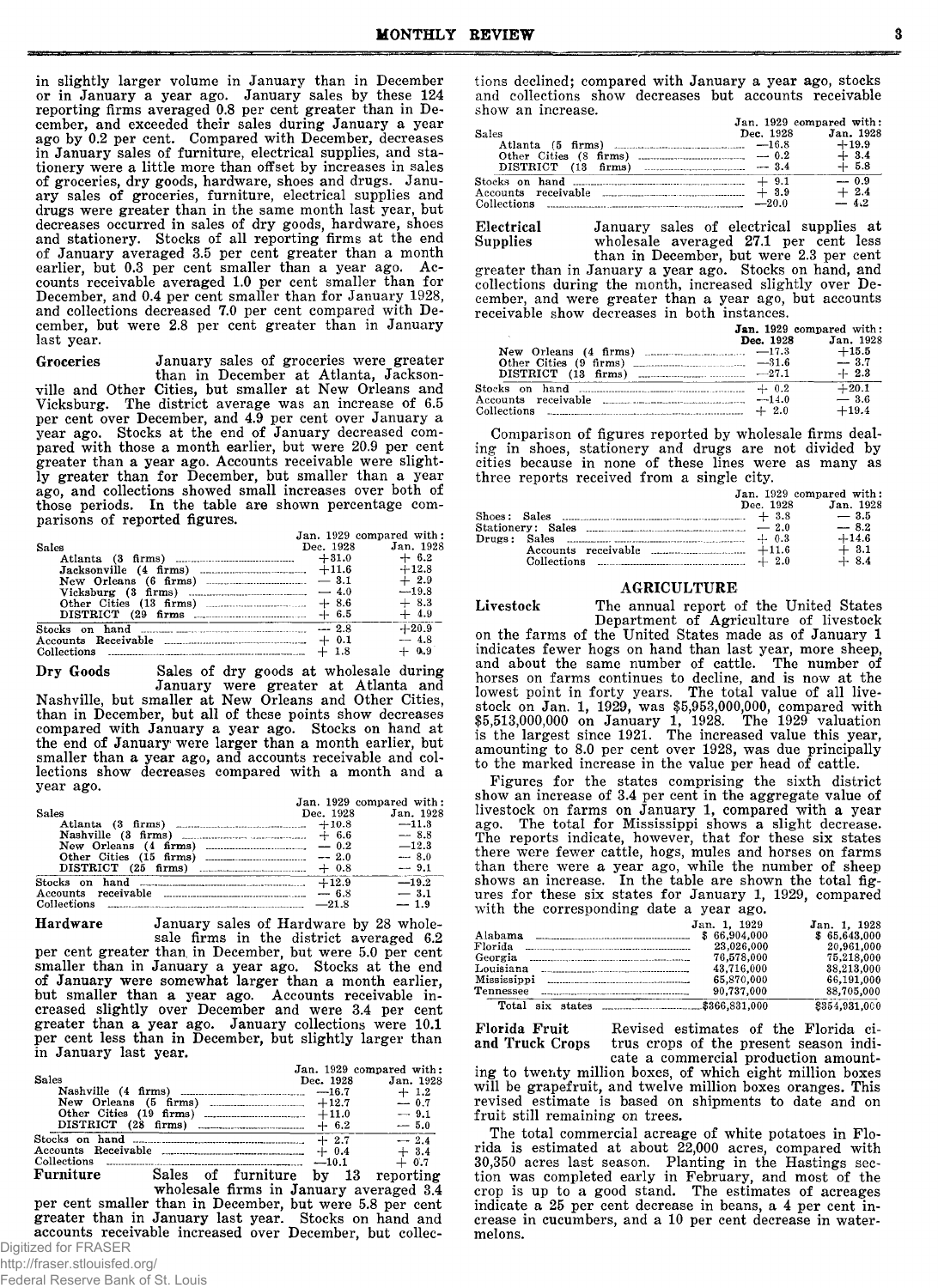# COTTON MOVEMENT—UNITED STATES

| Since August 1                                             |            |            |                 |
|------------------------------------------------------------|------------|------------|-----------------|
|                                                            | 1929       | 1928       | 1927            |
|                                                            | 7.951.377  | 6.770.935  | 9,879,948       |
| Overland across Miss., Ohio and                            |            |            |                 |
| Potomac ric. to N. Mills & Can.                            | 812,488    | 786,172    | 1,091,222       |
| Interior stocks in excess of those                         |            |            |                 |
|                                                            | 941.367    | 992.755    | 669.419         |
| Southern Mills Takings, net                                | 3.178.000  | 2.998.425  | 3.034.133       |
| Total for $185$ days                                       | 12.883.232 | 11,548,287 | 14.584.722      |
|                                                            | 5.645.700  | 4.626.386  |                 |
| *American Mills. N.&S.&Canada                              | 4.709.522  | 4.603.745  | --------------- |
| American cotton thus far _________                         | 9,358,000  | 9.161,000  | 9,851,000       |
| tof which 1,140,002 by Monthonn enjoyees against 1,240,474 |            |            | loot voor       |

♦of which 1,149,093 by N orthern spinners against 1,249,474 last year and 3,560,429 by Southern spinners against 3,354,271 last year.

SUGAR MOVEMENT (Pounds)

|                  | Raw Sugar              |            |            |
|------------------|------------------------|------------|------------|
| Receipts:        | Jan. 1929              | Dec. 1928  | Jan. 1928  |
| Orleans<br>New   | 168,714,963            | 87.730.011 | 64.482.359 |
| Savannah         | 33.078.932             | 21.707.298 | 25,163,263 |
| <b>Meltings:</b> |                        |            |            |
| Orleans<br>New   | 107.985.620            | 66.831.542 | 77.576.944 |
| Savannah         | 30,794,728             | 21.707.298 | 22.049.604 |
| Stocks:          |                        |            |            |
| Orleans<br>New   | 123,148,996            | 62.550.632 | 23.930.630 |
| Savannah         | 2.284.204              |            | 9.129.173  |
|                  | Refined Sugar (Pounds) |            |            |
|                  | Jan. 1929              | Dec. 1928  | Jan. 1928  |
| Shipments:       |                        |            |            |
| New Orleans      | 89.810.385             | 76.660.466 | 72.771.367 |
| Savannah         | 22.247.056             | 23.744.296 | 18.974.858 |
| Stocks:          |                        |            |            |
| Orleans<br>New   | 55.184.829             | 39,068,040 | 58.298.625 |
| Savannah         | 7.626.470              | 3.868.455  | 7.874,768  |

#### RICE MOVEMENT—NEW ORLEANS

|                      | Rough Rice (Sacks) |           |           |
|----------------------|--------------------|-----------|-----------|
|                      | Jan. 1929          | Dec. 1928 | Jan. 1928 |
| Receipts             | 20,454             | 58,800    | 34.899    |
| <b>Shipments</b>     | 30.325             | 56.129    | 48.275    |
| Stocks               | 16.223             | 26.094    | 16.106    |
| CLEAN RICE-(Pockets) |                    |           |           |
| Receipts             | 126.687            | 206,269   | 196,367   |
| <b>Shipments</b>     | 146.342            | 205,384   | 158.323   |
| Stocks               | 173,276            | 192.931   | 276.291   |

#### RICE MILLERS ASSOCIATION STATISTICS (Barrels)

|                                  |           | Aug. 1 to |
|----------------------------------|-----------|-----------|
| Receipts of Rough Rice:          | January   | Jan. 31   |
| Season 1928-29                   | 621.096   | 7.154.331 |
| Season 1927-28                   | 853.581   | 6.630.258 |
| Distribution of Milled Rice:     |           |           |
| Season 1928-29                   | 973,256   | 5,673.845 |
| Season 1927-28                   | 1.118.120 | 5.761.123 |
| Stocks of Rough and Milled Rice: |           |           |
| February 1. 1929                 | 2,515,008 |           |
| February                         | 2.106.310 |           |
|                                  |           |           |

# FIN AN CIAL

Savings Deposits Savings deposits, reported by 83 banks in the sixth district, declined following the interest period at the close of the year, and at the end of January were 3.7 per cent smaller than a month earlier, and 4.0 per cent smaller than a year ago. Totals for Atlanta, and for Federal Reserve Branch cities are shown in the table, and reports from banks located elsewhere are grouped under "Other Cities." Decreases are shown for each of the groups shown in the statement, compard with December, and also compared with January 1928.

#### (000 Omitted)

|                                         |      |                 | Comparison |                 | Comparison |
|-----------------------------------------|------|-----------------|------------|-----------------|------------|
|                                         | Jan. | Dec. Jan. '29   |            | Jan.            | Jan.       |
|                                         | 1929 | 1928 Dec. '28   |            | 1928            | '29-'28    |
|                                         |      | $$44.498 - 3.0$ |            | $$44.819 - 3.7$ |            |
| Birmingham $(4 \text{ banks})$ $24,731$ |      | $26.354 - 6.2$  |            | $25.013 - 1.1$  |            |
| $Jacksonville$ (5 banks) 26,683         |      | $27.412 - 2.7$  |            | $29.373 - 9.2$  |            |
| Nashville (8 banks)  25,532             |      | $26.730 - 4.5$  |            | $27.793 - 8.1$  |            |
| New Orleans (7 banks)  46,495           |      | $50.450 - 7.8$  |            | $49.215 - 5.5$  |            |
| Other Cities (53 banks) 110,169         |      | $111.954 - 1.6$ |            | $112.004 - 1.6$ |            |
| Total (83 banks) _________ 276,761      |      | $287.398 - 3.7$ |            | $288.217 - 4.0$ |            |

Debits to The total volume of debits to individual<br>Individual accounts at 26 reporting cities of the Individual accounts at 26 reporting cities of the Accounts sixth district during January decreased Accounts sixth district during January decreased

1.5 per cent compared with December, but was 11.2 per cent greater than during January last year. Seventeen of these cities reported increases over January 1928, and nine reported decreases, as indicated in the table which follows. Monthly statistics are derived from weekly figures by prorating figures for those weeks  $_{\text{Digitize}}$  which degnot fall entirely within a single calendar month.

|                                                                                                        | $(000 \t Omitted)$ |             |             |
|--------------------------------------------------------------------------------------------------------|--------------------|-------------|-------------|
| Alabama                                                                                                | Jan. 1929          | Dec. 1928   | Jan. 1928   |
| Birmingham                                                                                             | 166,329            | 164,864     | 159,852     |
|                                                                                                        | 3,390              | 4.005       | 3.646       |
| Mobile                                                                                                 | 42,597             | 48,960      | 40.606      |
| Montgomery __________________                                                                          | 33,650             | 30,982      | 27.678      |
| Florida                                                                                                |                    |             |             |
|                                                                                                        | 80,579             | 83,490      | 79.086      |
| Miami                                                                                                  | 36,649             | 33.419      | 39,364      |
|                                                                                                        | 7.911              | 8.611       | 7,629       |
|                                                                                                        | 37.666             | 40.454      | 43,885      |
| Georgia                                                                                                |                    |             |             |
| Albany                                                                                                 | 4,034              | 5,509       | 4,075       |
| Atlanta                                                                                                | 229,376            | 252,368     | 159,866     |
| Augusta<br>----------------------------------                                                          | 28,251             | 31,779      | 30,858      |
| Brunswick _________________                                                                            | 3.769              | 3,536       | 3.547       |
|                                                                                                        | 16,534             | 19,368      | 13,954      |
| ${\bf Elberton}$                                                                                       | 1,196              | 1,394       | 1,042       |
| Macon                                                                                                  | 22,966             | 24,732      | 21,460      |
| Newnan                                                                                                 | 2.386              | 2,833       | 2,451       |
| Savannah                                                                                               | 44.590             | 51,369      | 44,061      |
|                                                                                                        | 5.012              | 5.668       | 5.549       |
| Louisiana                                                                                              |                    |             |             |
|                                                                                                        | 393.567            | 407.594     | 373,714     |
| <b>Mississippi</b>                                                                                     |                    |             |             |
|                                                                                                        | 7.533              | 7.400       | 7.818       |
| Jackson                                                                                                | 29.789             | 29,450      | 29,283      |
| Meridian                                                                                               | 18,468             | 19.840      | 18,395      |
| Vicksburg ___________________                                                                          | 9,304              | 10,386      | 8.935       |
| <b>Tennessee</b>                                                                                       |                    |             |             |
|                                                                                                        | 59.932             | 54.437      | 51,539      |
| Knoxville<br>--------------------------------                                                          | 39,635             | 36.137      | 39.914      |
| Nashville                                                                                              | 135,817            | 104.056     | 95,313      |
| $\begin{array}{ccc} \textbf{Total} & 26 & \textbf{Cities} & \dots & \dots & \dots & \dots \end{array}$ | \$1,460,930        | \$1,483,641 | \$1,313,520 |
|                                                                                                        |                    |             |             |

Condition of Weekly reports received from 30<br>Member Banks in member banks located in Atlanta, Member Banks in member banks located in Atlanta, Selected Cities Mew Orleans, Birmingham, Jacksonville, Nashville, Chattanooga, Knoxville and Savannah indicate

that between January 9, figures for which were shown in the January Review, and February 13, total loans to customers increased \$2,822,000. During this period loans on securities increased \$13,358,000, while all other loans declined \$10,566,000. United States securities owned by these banks increased \$6,650,000 during this period, but holdings of other stocks and bonds decreased \$7,105,000, and the net increase in total loans and investments amounted to \$2,367,000. Compared with figures for the corresponding report date a year ago, loans and securities on February 13 show an increase of \$29,914,000, and all other loans a decrease of  $$17,521,000,$  total loans to cus- $\text{tomers}$  being \$12,393,000 greater than at that time. Holdings of United States securities and of other stocks and bonds were somewhat greater than a year ago, and total loans and investments show an increase amounting to \$27,440,000. Both demand and time deposits on February 13 show small increases over those items five weeks earlier, but decreases compared with a year ago. Borrowings from the Federal Reserve Bank of Atlanta by these weekly reporting member banks declined slightly between January 9 and February 13, but were slightly more than  $2\frac{1}{2}$  times as large as a year ago. Principal items in the weekly report, for the three report dates under comparison, are shown in the table.

| $(000 \t Omitted)$                      |           |           |
|-----------------------------------------|-----------|-----------|
| Feb. 13.                                | Jan. 9.   | Feb. 15.  |
| Loans:<br>1929                          | 1929      | 1929      |
| On.                                     | \$142,384 | \$125,858 |
| All<br>Other                            | 360,397   | 367,352   |
| Total Loans<br>505.603                  | 502.781   | 493.210   |
| U. S. Securities <b>Election</b> 68.925 | 62.275    | 55.403    |
|                                         | 73.742    | 65.112    |
| Total Loans and Investments, 641,165    | 638.798   | 613.725   |
|                                         | 232,530   | 239,375   |
|                                         | 336,911   | 351,807   |
| Borrowings from F. R. Bank              | 38.159    | 14.270    |

Operations of the The weekly statements of the Federal Reserve Bank Federal Reserve Bank of Atlanta indicate that between January

9, figures for which were shown in the January Review, and February 13, discounts for member banks in the sixth district have declined \$3,358,000, holdings of bills bought in the open market declined  $$10,011,000$ , and holdings of United States securities decreased \$939,000. Total bills and securities thus show a decrease of  $$14,308,000$ on February 13, compared with five weeks earlier. Since the high peak for the fall of 1928, on September 19, discounts for member banks have decreased slightly more than \$29,000,000. Total bills and securities held on Feb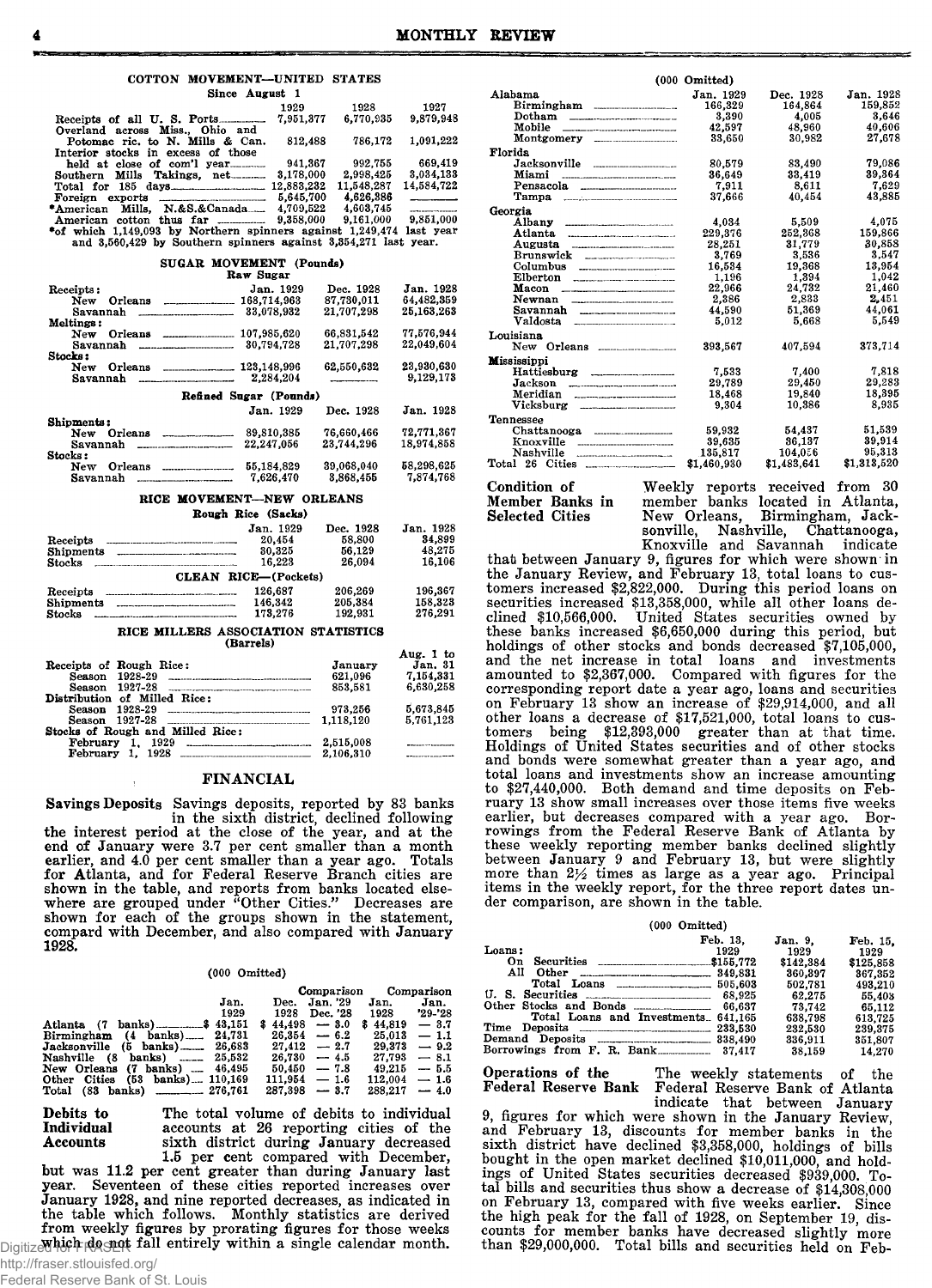ruary 13 were lower than for any other report date since June 27 last year. Compared with figures for the corresponding report date last year, total discounts for member banks on February 13 were more than double, bills bought in the open market show an increase of \$8,458,000, and holdings of United States securities were less than half as great, total bills and securities showing an increase of \$34,291,000. Cash reserves on February 13 were nearly  $15\frac{1}{2}$  millions greater than on January 9, and were greater than on any report date since May 29 last year, but were  $42\frac{1}{2}$  millions less than on February 15, 1928. The reserve ratio on February 13 was also higher than for any report date since last May. Total deposits increased over a million dollars between January 9 and February 13, but were nearly  $1\frac{1}{2}$  millions less than a year ago, and Federal Reserve Notes in actual circulation showed decreases com pared w ith both of those periods. Principal items in the weekly statement for the three report dates under comparison are shown in the table.

(000 Omitted)

|                                                                         | Feb. 13. | Jan. 9.  | Feb. 15. |
|-------------------------------------------------------------------------|----------|----------|----------|
| Bills Discounted:                                                       | 1929     | 1929     | 1928     |
| Secured by Govt. Obligations\$ 19,520                                   |          | \$20,480 | \$3.364  |
|                                                                         | 37,460   | 39.858   | 22,113   |
|                                                                         | 56,980   | 60.338   | 25.477   |
|                                                                         |          | 29.771   | 11.302   |
|                                                                         | 4.249    | 5.188    | 9.919    |
| Total Bills and Securities                                              | 80,989   | 95.297   | 46.698   |
| Cash<br>Reserves                                                        |          | 113.584  | 171.643  |
| Deposits $\Box$<br>Total                                                | 71.561   | 76.483   | 73,036   |
| F. R. Notes in actual circulation 128.928                               |          | 131.375  | 140.889  |
| Ratio<br>the contract of the contract of the contract of the<br>Reserve | 64.4     | 56.3     | 80.2     |

Gold Movement The outward flow of gold continued low during January, and total exports

am ounted to only \$1,378,000, com pared w ith \$1,636,000 during December, and with \$52,086,000 in January a year ago. Imports, however, nearly doubled in January as compared with December. Imports of gold in January am ounted to \$48,577,000, com pared w ith \$24,940,000 in December, and with \$38,320,000 in January a year ago. During the seven months period ending with January, imports of gold exceeded exports by \$27,868,000, while during the corresponding period a year ago, exports were  $$139,187,000$  greater than imports.

Commercial Statistics compiled by R. G. Dun & Co.<br>Failures indicate that commercial failures in the indicate that commercial failures in the United States were more numerous, and

liabilities of failing firms were greater, than for December, and while the number of failures in January was somewhat smaller than a year ago, liabilities were greater than for January of last year. Failures in the sixth district in January were more numerous than in December, but show a decrease in number compared with January a year ago, and liabilities for January were more than double those for December, and more than three times as large as in January 1928. Figures for the United States divided by Federal Reserve Districts are shown in the table.

|                        | Number    | Liabilities      | Liabilities  | Liabilities    |
|------------------------|-----------|------------------|--------------|----------------|
| District               | Jan. 1929 | <b>Jan.</b> 1929 | Dec. 1928    | Jan. 1928      |
| <b>Boston</b>          | 292       | \$4.388.504      | \$2,957,716  | 8<br>4.909.450 |
| York<br>New            | 566       | 16,425,504       | 17.565,254   | 14,371,229     |
| Philadelphia           | 155       | 3,818,782        | 2.350,456    | 1,435,695      |
| Cleveland              | 196       | 4,636,425        | 1,393,859    | 5,995,461      |
| Richmond               | 170       | 2.165.331        | 1.860.640    | 3.192.930      |
| Atlanta                | 130       | 4.169.506        | 1.297.602    | 1,203,497      |
| Chicago                | 325       | 5,163,260        | 4,653,717    | 5,629,352      |
| St. Louis              | 171       | 3.052.720        | 1.477,300    | 3,858,852      |
| Minneapolis            | 56        | 696.709          | 447.700      | 552.950        |
| $City$ _____<br>Kansas | 144       | 1,274,219        | 2,028,396    | 1.605.887      |
| Dallas                 | 58        | 1.079.739        | 839,808      | 1.767.713      |
| San Francisco          | 272       | 7.006,446        | 3,901,707    | 3,111,395      |
| Total                  | 2.535     | \$53,877,145     | \$40.774.160 | \$47.634.411   |

# IM PORTS AND EXPORTS

United States Preliminary figures compiled by the United States Department of Commerce indicate that in January both exports and imports increased over December, and were greater than in the same month a year ago. January exports were smaller than those for October and November 1928, but were greater than for any other month during the past four years. Exports in January exceeded imports by \$120,000,-000, compared with an excess of  $$72,862,000$  in January a year ago, and for the seven months period ending with Digitidanuary, Axperts exceeded imports by \$864,861,000, compared with an excess of \$510,377,000 for the same period a year ago. Preliminary figures for January, with comparisons, are shown in the table.

| Exports:<br>January<br>December<br>7 months ending with January 3,241,132,000  | 1929<br>491,000,000<br>475.602.000 | 1928<br>\$410,778,000<br>407,641,000<br>2,909,861,000 |
|--------------------------------------------------------------------------------|------------------------------------|-------------------------------------------------------|
| Imports:<br>January<br>December<br>7 months ending with January  2.876.271.000 | 371.000.000<br>339.142.000         | 337,916,000<br>881,284,000<br>2.399.484.000           |

New Orleans Merchandise to the value of \$15,229,180

was imported into the United States through the port of New Orleans during November 1928, the latest month for which detailed statistics are available, compared with \$15,602,627 for October, and with \$13,796,468 for November 1927. November 1928 imports were smaller than for that month of 1926, but were greater than for November 1923, 1924, 1925, or 1927.

Exports through the port of New Orleans during November 1928 totaled \$41,528,079, compared with \$31,247,-584 for October, and with \$28,875,568 for November 1927.

## Grain Exports-New Orleans

Exports of grain through the port of New Orleans continue to show substantial increases over those of a year ago, because of the larger movement of corn and barley. Exports of wheat, oats, and rye are smaller than a year ago. Figures for January, and for the season from July 1 to January 31, compared with corresponding periods a year ago, are shown in the table. Season July 1 to Jan. 81

|           |            | to Jan. 81    |
|-----------|------------|---------------|
| Jan. 1928 | 1928-29    | 1927-28       |
| 596.216   | 4.745.499  | 7.061.247     |
| 186.046   | 7.618.832  | 1.226.192     |
| 53,060    | 320.724    | 567.023       |
|           | 3,066,119  |               |
| 135,857   | 256.031    | 467.919       |
| 971.179   | 16.007.205 | 9.322.381     |
|           |            | Season July 1 |

#### BUILDING

Permits issued during January at twenty regularly reporting cities of the sixth district declined 40 per cent in aggregate volume compared with permits issued in December, and were 18.9 per cent less than total figures for January a year ago. The index number for January, based upon monthly averages for the three-year period 1923-25, was 62.1, compared with 103.7 for December, and with 73.3 for January 1928. Seven of these twenty cities reported increases over January a year ago, and thirteen reported decreases.

The total value of contracts awarded in the 37 states east of the Rocky Mountains during January was 409,-967,900, smaller by 5.3 per cent than for December, and 4.0 per cent smaller than for January 1928. Of this total,  $$138,068,600$ , or 34 per cent, was for residential buildings; \$100,378,000, or 25 per cent, was for commercial buildings, 17 per cent was for public works and utilities, and 16 per cent for industrial projects.

In the table are shown building permits issued at the twenty regularly reporting cities of this district during January, compared with the same month a year ago, and index numbers appear on page 8.

**Persontage** 

|                              |         |           |         |           | T airchmeka |
|------------------------------|---------|-----------|---------|-----------|-------------|
|                              | January | 1929      | January | 1928      | change in   |
| Alabama                      | Number  | Value     | Number  | Value     | Value       |
| Anniston                     | 16      | \$24,200  | 20      | \$79.680  | $-69.6$     |
| Birmingham                   | 354     | 869,866   | 424     | 1,707,632 | $-49.1$     |
| Mobile                       | 65      | 94,278    | 69      | 128.500   | $-26.6$     |
| Montgomery<br>$\overline{a}$ | 167     | 192,253   | 181     | 454.509   | $-57.7$     |
| Florida                      |         |           |         |           |             |
| Jacksonville <sub>---</sub>  | 293     | 423,915   | 359     | 776,952   | $-45.4$     |
| Miami<br>----------------    | 205     | 159.208   | 197     | 152,772   | $+$ 4.2     |
| Orlando                      | -----   | 47,825    | 86      | 117.040   | $-59.1$     |
| Pensacola                    | 95      | 45,353    | 67      | 70,514    | 35.7        |
| Tampa<br>--------------      | 239     | 385,391   | 361     | 256,405   | $+50.3$     |
| *Lakeland                    | 6       | 1.350     | 13      | 103,000   | $-98.7$     |
| *Miami<br>Beach              | 40      | 80.150    | 36      | 258.650   | $-69.0$     |
| Georgia                      |         |           |         |           |             |
| Atlanta<br>---------------   | 187     | 2,014,307 | 296     | 1,396,150 | $+44.3$     |
| Augusta<br>------------      | 117     | 84.718    | 23      | 197.201   | $-57.0$     |
| Columbus                     | 50      | 110.919   | 58      | 157,602   | $-29.6$     |
| Macon<br>----------------    | 141     | 158,393   | 118     | 314,375   | $-49.6$     |
| Savannah                     | 24      | 62,080    | 48      | 138.090   | $-55.0$     |
| Louisiana                    |         |           |         |           |             |
| New<br>Orleans               | 192     | 1,138,580 | 160     | 842,970   | 35.1        |
| Alexandria                   | 53      | 73.630    | 81      | 61,868    | 19.0        |
|                              |         |           |         |           |             |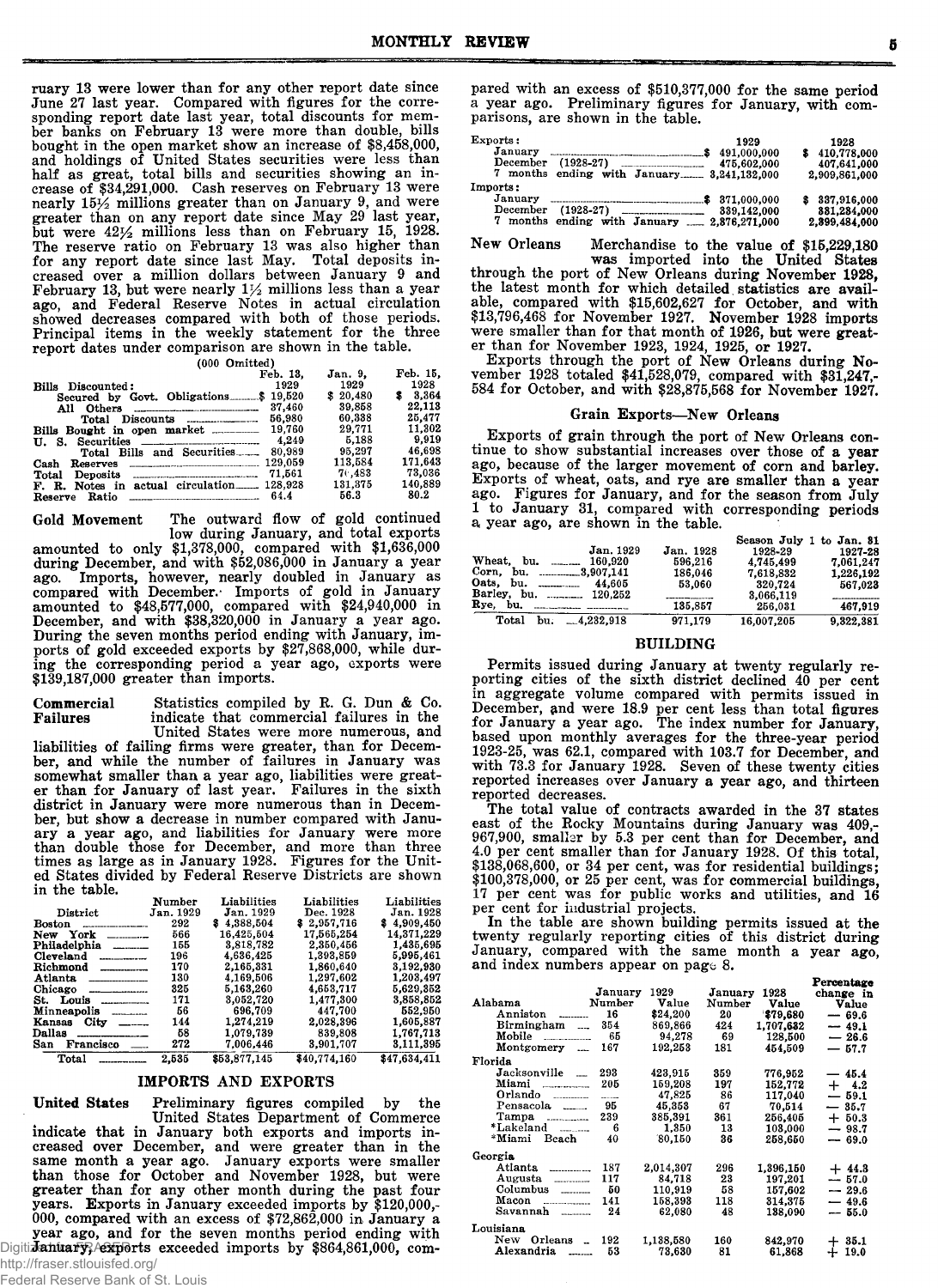| Tennessee<br>197<br>Chattanooga<br>26<br>City<br>Johnson<br>102<br>Knoxville<br>Nashville<br>100 | 122.071<br>212,200<br>390.996<br>378,292 | 185<br>8<br>150<br>204 | 639.509<br>19.230<br>341,532<br>392.885 | $-80.9$<br>$+1003.5$<br>$+14.5$<br>3.7 |
|--------------------------------------------------------------------------------------------------|------------------------------------------|------------------------|-----------------------------------------|----------------------------------------|
| 2,702<br><b>Cities</b><br>20<br>$\operatorname{\textsf{Total}}$<br>Index<br>No.                  | \$6,988,475<br>62.1                      | 3095                   | \$8,245,416<br>73.3                     | $-18.9$                                |

Index No.................... 62.1 ♦Not included in totals or index numbers.

#### LUM BER

Preliminary reports for January received from subscribing mills by the Southern' Pine Association up to the middle of February indicate that with the turn of the year there was a resumption of active buying of lumber following the low level recorded at the inventory period at the close of the year. Orders booked during January by 109 reporting mills exceeded their production during the month by 51.3 per cent; in December, orders were 9.8 per cent smaller than output, and in January last year orders exceeded production by 13.9 per cent. January production by these reporting mills was 2.1 per cent smaller than the three-year average production; in December production was 13.0 per cent below the three-year average, and in January a year ago output was 7.8 per cent less than the three-year average. Stocks on hand at the end of January were 7.4 per cent less than the three-year relative stocks for these mills; in December 13.0 per cent less, and in January 1928 stocks were 8.5 per cent greater than the three-year relative stocks. Unfilled orders on hand at the end of January amounted to 77.8 per cent of a month's output at the rate which prevailed during that month. In the table are shown preliminary figures reported for January, compared with the preceding month and the same month a year ago.

| $\frac{1}{2}$               |             |             |             |
|-----------------------------|-------------|-------------|-------------|
|                             | Jan. 1929   | Dec. 1928   | Jan. 1928   |
| $(\text{feet})$             | $109$ mills | $97$ mills  | $109$ mills |
| Orders <u></u>              | 407.929.293 | 207.890.074 | 314.012.267 |
|                             | 396.438.188 | 209.558.791 | 281.452.283 |
|                             | 269.648.025 | 230.556.943 | 275,598,040 |
| 3 Year Average Production   | 275.553.652 | 265,418,469 | 293.850.958 |
| Stocks, end of month        | 653.628.401 | 591,029,779 | 802.558.825 |
| 3-Year Relative Stocks      | 705.582.281 | 679.869.408 | 739,711,017 |
| Unfilled orders, end of mo. | 209,759,590 | 187.689.978 | 235,991,920 |
|                             |             |             |             |

# **TEXTILES**

Cotton Statistics compiled and published by the **Consumption** United States Bureau of the Census indicate that the consumption of cotton in

the United States during January increased 25 per cent over December, to a level greater than for any month since March 1927. January consumption was 14 per cent greater than in the corresponding month a year ago. Stocks of cotton in consuming establishments at the end of January and at compresses were smaller than for either of those periods. January exports declined seasonally compared with the preceding month, but were 10.7 per cent greater than in January 1928. The number of spindles active during January was greater by 135,380 than in December, and was greater than for any month since March of last year, but showed a decrease of 959,194 compared with those active in January 1928.

# United States (Bales)

| Cotton Consumed:                |            |            |            |
|---------------------------------|------------|------------|------------|
| Lint                            | 668.389    | 534,352    | 586,142    |
| Linters                         | 68.552     | 59.555     | 56.138     |
| Stocks in Consum. Establishmts: |            |            |            |
| Lint                            | 1,767,742  | 1,470,892  | 1.708.646  |
| Linters                         | 202.736    | 176.567    | 226.576    |
| Stocks in Public Storage and    |            |            |            |
| at Compresses:                  |            |            |            |
|                                 | 4.615.337  | 5.315.411  | 5.013.611  |
|                                 | 82.516     | 65.962     | 58.990     |
| Exports                         | 788.645    | 1.058.013  | 712.129    |
| Imports                         | 54,939     | 39,630     | 41,445     |
| Active                          | 30.757.552 | 30.622.172 | 31,716,746 |
| Cotton Growing States           |            | (Bales)    |            |
|                                 | Jan. 1929  | Dec. 1928  | Jan. 1928  |
| Cotton                          | 508.537    | 405.315    | 438.977    |
| Stocks in Con Establishments    | 1 321 853  | 1 235 609  | 1 170 909  |

|                                            | 508.537 | 405.315    | 438.977    |
|--------------------------------------------|---------|------------|------------|
| Stocks in Con. Establishments 1.321.853    |         | 1.335.692  | 1,170,909  |
| Stocks in Pub. Stor. and at Cmp. 4.411.348 |         | 5.147.637  | 4.708.667  |
|                                            |         | 17.931.892 | 17,871,158 |
|                                            |         |            |            |

Cotton Cloth Reports for January were rendered to the Federal Reserve Bank by cotton mills in the sixth district which during that month produced 21.6 million yards of cotton cloth, an output some-Digitized for FRASER<br>Digitized for FRASER

these mills, but considerably larger than their production in January a year ago. Orders booked during January, and shipments for the month show increases over the preceding month and the corresponding month a year ago. Unfilled orders decreased in comparison with those on hand a month earlier, but were greater than a year ago, and stocks on hand show declines compared with both of the periods under comparison.  $J_0$ 009 compared w ith  $J_0$ 

|                                                                                    |           | Jan. 1929 compared with: |
|------------------------------------------------------------------------------------|-----------|--------------------------|
|                                                                                    | Dec. 1928 | Jan. 1928                |
| Production $\ldots$ $\ldots$ $\ldots$ $\ldots$ $\ldots$ $\ldots$ $\ldots$ $\ldots$ |           | $+22.3$                  |
|                                                                                    | $+3.2$    | $+10.6$                  |
|                                                                                    | $+8.5$    | $+ 6.9$                  |
| Unfilled orders                                                                    | $-3.7$    | $+31.3$                  |
| Stocks on hand                                                                     | $- 4.0$   | $-16.2$                  |
|                                                                                    | $+ 0.0$   | $+3.9$                   |

Cotton Yarn Confidential reports were also received for January from mills in the district which manufactured 7,893,000 pounds of yarn, an output greater than in the preceding month or the same month a year ago. Orders booked during the month, shipments, and num ber of w orkers on payrolls showed increases com pared w ith both of those periods. Unfilled orders on hand at the end of the month were smaller than a month earlier, but greater than a year ago, while stocks on hand increased over those on hand at the end of December, but were smaller than a year ago.

|                                                                                                                                                                                                                                                                                   |           | Jan. 1929 compared with: |
|-----------------------------------------------------------------------------------------------------------------------------------------------------------------------------------------------------------------------------------------------------------------------------------|-----------|--------------------------|
|                                                                                                                                                                                                                                                                                   | Dec. 1928 | Jan. 1928                |
|                                                                                                                                                                                                                                                                                   | $+13.8$   | $+23.8$                  |
| Shipments <b>Example 20</b> Shipments <b>Example 20</b> Shipments <b>Example 20</b> Shipments <b>Example 20</b> Shipments <b>Example 20</b> Shipments <b>Example 20</b> Shipments <b>Example 20</b> Shipments <b>Example 20</b> Shipments <b>Example 20</b> Shipments <b>Exam</b> | $+5.5$    | $+20.4$                  |
|                                                                                                                                                                                                                                                                                   | $+27.3$   |                          |
|                                                                                                                                                                                                                                                                                   | $-10.6$   | $+~^{6.6}_{7.8}$         |
| Stocks on hand                                                                                                                                                                                                                                                                    | $+17.2$   | $-22.2$                  |
|                                                                                                                                                                                                                                                                                   | $+3.3$    | $+10.9$                  |

|                                                   |           | Cotton Seed and Cotton Seed Products |                   |                                                 |
|---------------------------------------------------|-----------|--------------------------------------|-------------------|-------------------------------------------------|
|                                                   |           | United States                        |                   |                                                 |
|                                                   |           | Aug. 1 to Jan. 31                    | Aug. 1 to Jan. 31 |                                                 |
|                                                   | 1928-29   | $1927 - 28$                          | 1928-29           | 1927-28                                         |
| Cotton Seed, Tons:                                |           |                                      |                   |                                                 |
| Received at mills                                 | 1,401,998 | 1.323.681                            | 4.696.521         | 4.251.921                                       |
|                                                   | 1,066,789 | 1,113,775                            | 3.716.517         | 3,580,215                                       |
|                                                   | 339,912   | 236,370                              | 999,136           | 760.990                                         |
| Production:                                       |           |                                      |                   |                                                 |
| Crude Oil, lbs. 248,740,327                       |           |                                      |                   | 359, 811, 474 1, 157, 382, 415 1, 118, 997, 136 |
| Cake and Meal, tons                               | 461.589   | 480.597                              | 1,666,224         | 1.594.389                                       |
| Hulls, tons ___________                           | 295,100   | . 324.833                            | 1.003.470         | 1,017.325                                       |
| Linters, bales                                    | 225.374   | 196.770                              | 777.525           | 658.056                                         |
| Stocks:                                           |           |                                      | (2)               | (2)                                             |
| Crude Oil, lbs. _______ 18,106,040                |           | 38.686.702                           | 89,277,632        | 139,910,608                                     |
| Cake and<br>Meal, tons                            | 83.145    | 52,906                               | 237,067           | 176,416                                         |
|                                                   | 36,364    | 36,266                               | 162.958           | 185,872                                         |
| Linters, bales                                    | 60.208    | 42.366                               | 215.618           | 155,972                                         |
| (1) Georgia, Alabama, Louisiana, and Mississippi. |           |                                      |                   |                                                 |

(1) Georgia, Alabama, Louisiana, and Mississippi. (2) Not including stocks held by refining and m anufacturing estab-lishments, and in tran sit to refiners and consumers.

Hosiery Figures reported to the United States Census Bureau by 39 identical establishments manu-<br>facturing hosiery in the sixth district show increases over the preceding month in production, orders, and in other reported items, as indicated in the table.

|                 | (Dozen Pairs) |           |  |
|-----------------|---------------|-----------|--|
|                 | Jan. 1929     | Dec. 1928 |  |
| Production      | 856.468       | 638.166   |  |
| Shipments       | 792.457       | 745.267   |  |
|                 |               | 1,709,899 |  |
| Orders booked   | 875,735       | 698.526   |  |
| Cancellations   | 35.124        | 25,267    |  |
| Unfilled orders | 967.196       | 933.551   |  |

#### COAL

Preliminary statistics compiled by the United States Bureau of Mines indicate that the total production of bituminous coal in the United States during January 1929 amounted to 51,485,000 tons, and was greater than for any other month since March 1927. January production, according to the preliminary figures, exceeded output in December by 18.7 per cent, and was 16.5 per cent greater than in January a year ago. There were 25.4 working days in January compared with 25 in December, and with 25.3 in January 1928. The daily average output per working day in January was 1,950,000, tons greater by 12.4 per cent than the daily average of  $1,735,000$  tons in December, and 11.6 per cent greater than the daily average of  $1.747,000$  for January a year ago. Weekly figures for the United States since the beginning of the year have continued greater than for the corresponding weeks a year ago. In Alabama and Tennessee produc-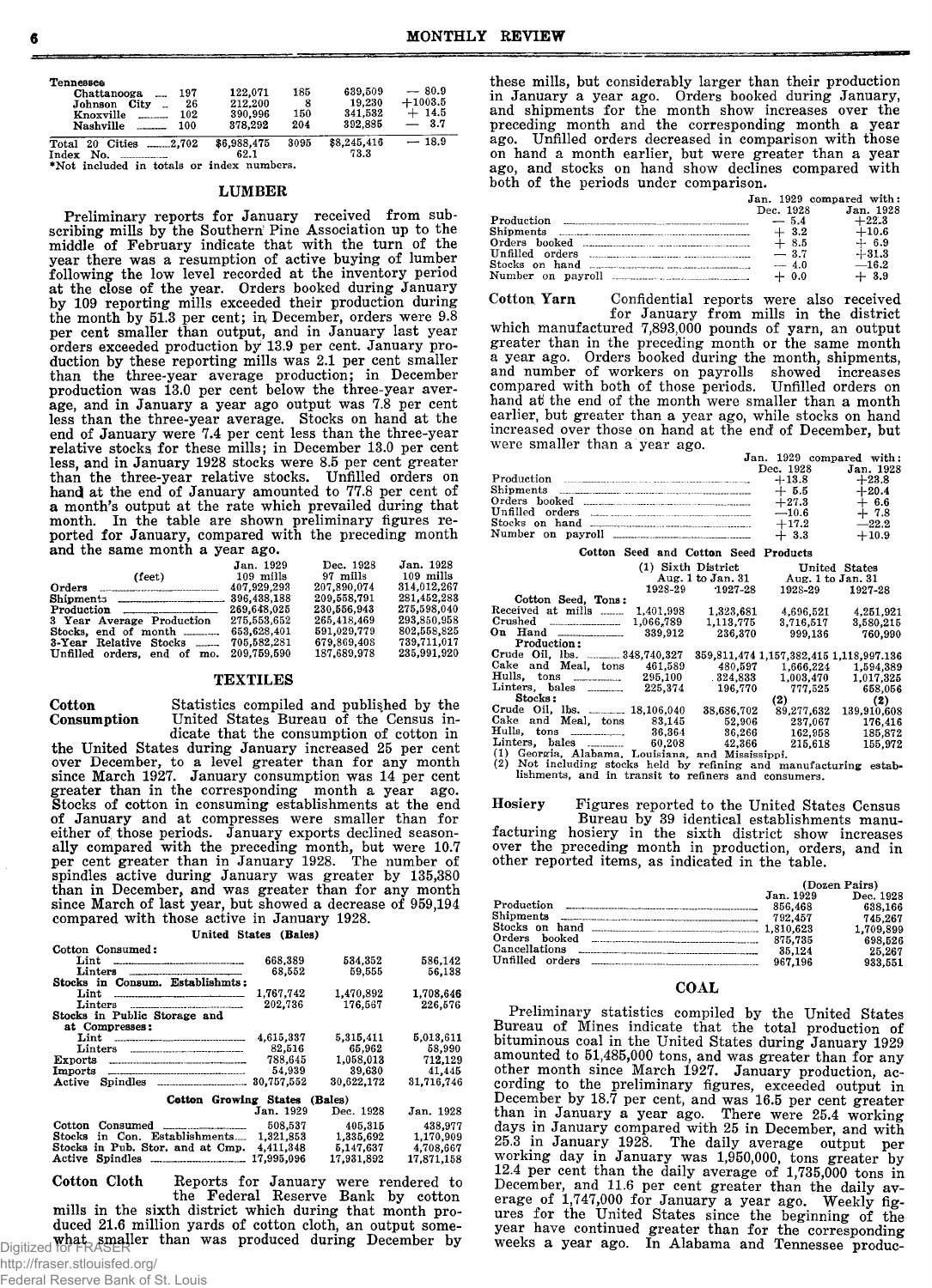tion during the first two weeks was smaller than a year ago, but output for succeeding weeks has been greater. The total production for the 258 working days of the current coal year, 1928-29, April 1 to February 2, amounted to 418,198,000 tons, compared with 396,347,000 tons produced during the corresponding part of the previous coal year.

Weekly production figures for the United States, and for Alabama and Tennessee, the coal producing states of this district, are shown for recent weeks compared with corresponding weeks a year ago.

|             |    |         | (000 Omitted) |      |         |      |                  |  |
|-------------|----|---------|---------------|------|---------|------|------------------|--|
|             |    | United  | States        |      | Alabama |      | <b>Tennessee</b> |  |
|             |    | 1929    | 1928          | 1929 | 1928    | 1929 | 1928             |  |
| Week Ended: |    |         |               |      |         |      |                  |  |
| Jan.        | Б  | 9.854   | 9.848         | 324  | 338     | 105  | 108              |  |
| Jan.        | 12 | 11.670  | 10.865        | 346  | 375     | 113  | 116              |  |
| Jan.        | 19 | 11.686  | 9.724         | 341  | 335     | 136  | 118              |  |
| Jan.        | 26 | .11.771 | 10.121        | 337  | 327     | 117  | 105              |  |
| Feb.        | 2  | 11.675  | 10,105        | 340  | 332     | 120  | 108              |  |
| Feb.        | 9  | 12.090  | 9.749         |      |         |      |                  |  |

 $\rm{Consumers'~stocks~of~bituminous~coal~on~January~1},$ 1929, according to statistics compiled by the Bureau of Mines, am ounted to 41,800,000 tons. On October 1, 1928, the date of the last survey, the stocks were  $41,100,000$ tons. In October production exceeded consumption and stocks increased 1,300,000 tons, reaching 42,400,000 tons on November 1. Thereafter production declined while consumption increased. Present stocks are somewhat below those at the corresponding seasons of 1924, 1925, 1926 and 1927, but are above those of 1923.

#### IRON

According to statistics compiled and published by the Iron Age, the daily average rate of pig iron production in the United States for January 1929 was the highest for that month of any year. Total output of pig iron during January amounted to 3,442,370 tons, greater by 2.2 per cent than for December, and 20.0 per cent greater than in January of last year. The daily average rate of output amounted to 111,044 tons, the highest for any January on record. The number of active furnaces on February 1 was 202, an increase of one for the month, compared with 185 active at the same time a year ago. The index number of January production was 115.2, compared with 112.8 for December, and with 96.1 for Janua ry 1928.

Statistics for Alabama indicate that production in that state during January totaled 252,468 tons, an increase of 1.3 per cent over the output in December, and 12.6 per cent greater than production in January a year ago. The index number of Alabama production in January was 108.7, compared with 107.3 for December, and with 96.5 for Jan. 1928. The daily average output in January showed increases over the previous month and the same month last year corresponding with those shown in the total production. There were three furnaces blown out in Alabama during January, and on February 1 there were 17 furnaces active, the same as on the corresponding date last year. Press reports indicate that in the Birmingham district moderate buying in small lots continues, most of the larger consumers having covered their first quarter requirements. Shipments to large consumers have not been as high as was expected owing to reduced operations by some of the pipe foundries. Quoted prices have

not changed, the price remaining at \$16.50, with one producer quoting \$17.00.

Production figures for the United States, and for Alabama, are shown in tabular form for convenience of comparison:

| United States:             | Jan. 1929 | Dec. 1928 | Jan. 1928 |
|----------------------------|-----------|-----------|-----------|
| Total production, tons     | 3.442.370 | 8.869.846 | 2.869.761 |
| Daily                      | 111.044   | 108,705   | 92.578    |
|                            | 202       | 201       | 185       |
| Alahama:                   |           |           |           |
|                            | 252.468   | 249.142   | 224,182   |
|                            | 8.144     | 8.037     | 7.230     |
| *First of following month. | 17        | 20        | 17        |

#### Unfilled Orders-U. S. Steel Corpn.

Unfilled orders of the United States Steel Corporation at the end of January amounted to 4,109,487 tons, greater by 3.3 per cent than a month ago, and 3.9 per cent greater than the total for January 1928.

# NAVAL STORES

Current receipts of turpentine and rosin at the three principal markets of the district declined substantially in January as compared with previous months, but were slightly greater than for January of last year. Receipts of both commodities are usually at a low level during the first three months of the calendar year. Stocks of turpentine on hand at the end of January were 11.7 per cent smaller than a month earlier, but were 10.8 per cent greater than a year ago, and stocks of rosin declined 16.3 per cent compared with those for December, but were 13.6 per cent greater than a year ago. With the exception of the previous season, receipts of both com modities for the season, April-January 1928-29 have been greater than for corresponding parts of any other recent season. Stocks of turpentine at the end of January were greater than at the same time for any year since 1919, and supplies of rosin were larger than at the same time of the four previous years. Press reports indicate that the price of turpentine on the Savannah market declined from 57 cents the middle of January to 53 cents on February 9, and there were slight declines in the prices of the various grades of rosin during this time. Receipts and stocks at the three principal markets of the district are shown in the table.

| Receipts-Turpentine: | Jan. 1929     | Dec. 1928      | Jan. 1928                  |
|----------------------|---------------|----------------|----------------------------|
| Savannah             | 3.199         | 13.418         | 8.617                      |
| Jacksonville         | 3.274         | 9.299          | 2.948                      |
| Pensacola            | 1.702         | 4.648          | 1.204                      |
| Total                | ____<br>8.175 | 27.360         | فسنحد والمالكونين<br>7.764 |
| Receipts—Rosin :     |               |                |                            |
| Savannah             | 19,520        | 59.802         | 18.811                     |
|                      | 19.858        | 48.607         | 18,356                     |
| Pensacola            | 5,825         | 17.297         | 8,993                      |
| Total                | 45,203        | 125.706        | 41.160                     |
| Stocks---Turpentine: |               |                |                            |
| Savannah             | 21.268        | 27.106         | 21.356                     |
|                      | 80,162        | 34.962         | 30,985                     |
| Pensacola            | 28,412        | 28.303         | 19.694                     |
| Total                | 79.837        | 90.371         | 72.035                     |
| Stocks—Rosin :       |               |                |                            |
| Savannah             | 107.813       | 125.532        | 91.841                     |
| Jacksonville         | 100.853       | 117.498        | 94.891                     |
| Pensacola            | 18,743        | 28,762         | 13,530                     |
| Total                | 227.409       | ___<br>271.787 | 200.262                    |